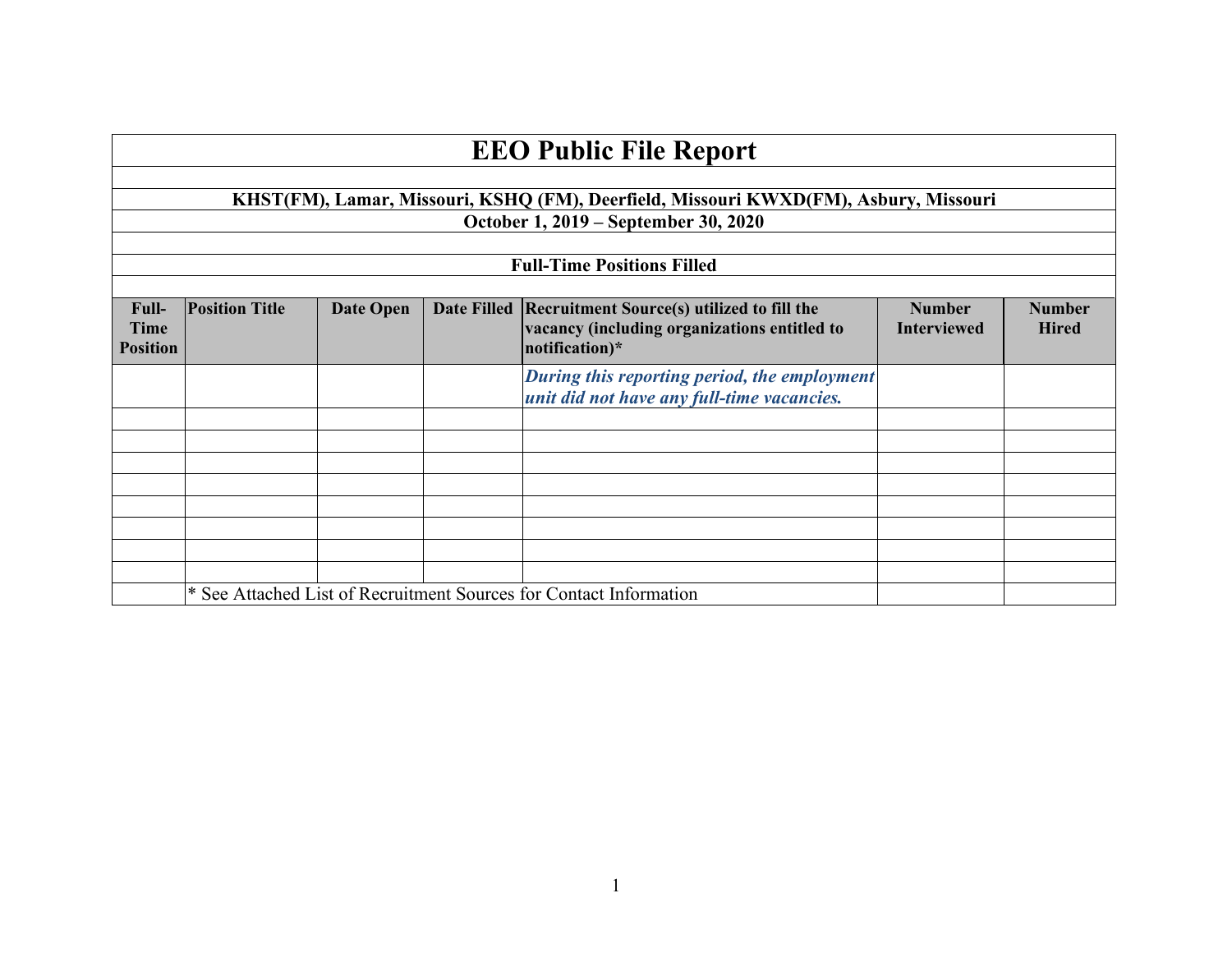| <b>Information Regarding Recruitment Sources Contacted for Full-Time Vacancies</b> |                                                                                                 |                                |                          |                                           |  |  |
|------------------------------------------------------------------------------------|-------------------------------------------------------------------------------------------------|--------------------------------|--------------------------|-------------------------------------------|--|--|
| No.                                                                                | <b>Recruitment Source</b>                                                                       | Contact                        | <b>Total Interviewed</b> | <b>Entitled to</b><br><b>Notification</b> |  |  |
| $\mathbf{1}$                                                                       | All Access.com                                                                                  | On-line entry                  |                          | $\mathbf N$                               |  |  |
| $\overline{2}$                                                                     | <b>Butler County Community College</b><br>901 S. Haverhill Road, El Dorado, KS 67042            | Dr. Keith West<br>316-322-3194 |                          | N                                         |  |  |
| $\overline{\mathbf{3}}$                                                            | Careerpage.org                                                                                  | On-line entry                  |                          | N                                         |  |  |
| $\overline{\mathbf{4}}$                                                            | <b>Employee Referral</b>                                                                        |                                |                          | N                                         |  |  |
| $\overline{5}$                                                                     | FaceBook                                                                                        | On-line entry                  |                          | $\mathbf N$                               |  |  |
| 6                                                                                  | <b>Kansas Association of Broadcasters</b><br>214 SW 6 <sup>th</sup> Ave, #300, Topeka, KS 66603 | Kent Cornish<br>785-235-1307   |                          | Y                                         |  |  |
| $\overline{7}$                                                                     | Kansasworks.com                                                                                 | On-line entry                  |                          | ${\bf N}$                                 |  |  |
| 8                                                                                  | Media-match.com                                                                                 | On-line entry                  |                          | N                                         |  |  |
| $\overline{9}$                                                                     | On Air Promo                                                                                    |                                |                          | N                                         |  |  |
| 10                                                                                 | Radioonline.com                                                                                 | On-line entry                  |                          | $\mathbf N$                               |  |  |
| 11                                                                                 | Sportscasters Talent Agency of America                                                          | On-line entry                  |                          | N                                         |  |  |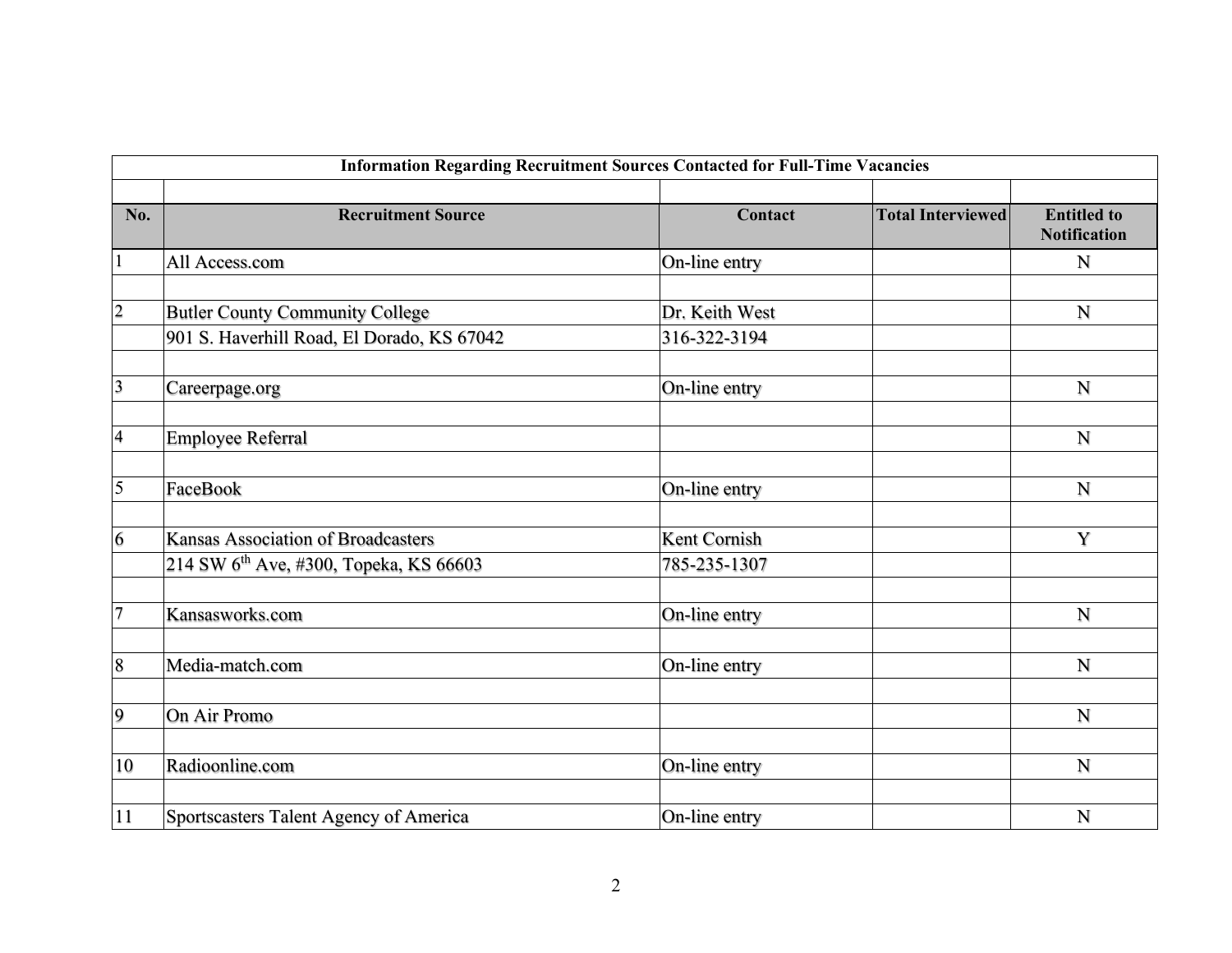| 12 | Walk-in                      |  |  |
|----|------------------------------|--|--|
|    |                              |  |  |
| 13 | Website - KHST / KHSQ / KWXD |  |  |
|    |                              |  |  |
|    |                              |  |  |
|    |                              |  |  |
|    |                              |  |  |
|    |                              |  |  |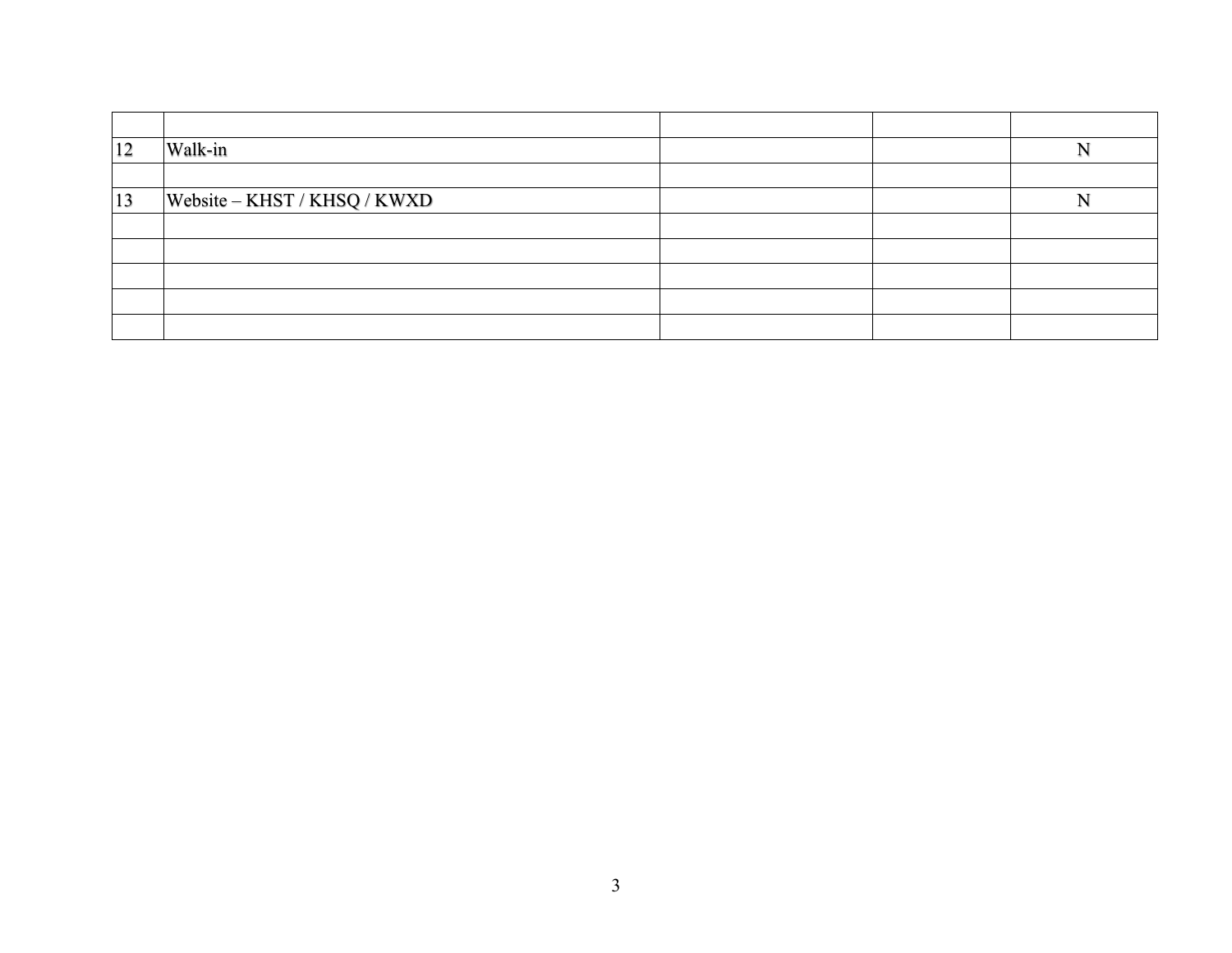| <b>Prong 3 Longer-Term Recruitment Initiatives</b><br><b>Implemented During Previous Year</b> |                       |                   |                                                                                  |                                                                                                                                                                                                                                                                                                                    |                               |  |
|-----------------------------------------------------------------------------------------------|-----------------------|-------------------|----------------------------------------------------------------------------------|--------------------------------------------------------------------------------------------------------------------------------------------------------------------------------------------------------------------------------------------------------------------------------------------------------------------|-------------------------------|--|
| No.                                                                                           | <b>Date</b>           | <b>Initiative</b> | <b>Description</b>                                                               | <b>Scope of Involvement</b>                                                                                                                                                                                                                                                                                        | <b>Personnel Involved</b>     |  |
| 1                                                                                             | During School<br>Year | Initiative #16    | Chanute High School<br>classroom visits.                                         | My Town employee visits the<br>Broadcasting/Journalism Class<br>to work with students interested<br>in broadcasting and job<br>opportunities in the broadcast<br>field. During this time, he<br>discusses My Town Media and<br>all the stations owned.                                                             | Larry Pierce, Station Manager |  |
| $\overline{2}$                                                                                | April 2020            | Initiative #16    | Pittsburg State University<br>Class presentation and<br>question/answer session. | My Town Employee was part of Mike Snow, KSHQ Station<br>the Intro to Broadcasting Class<br>at PSU. He discussed preparing<br>for and doing play by play, how<br>to do interviews with coaches<br>and players. Demonstrated how<br>to set up mixer and head sets.<br>He also held a question and<br>answer session. | Manager                       |  |
| $\overline{3}$                                                                                | March 2020            | Initiative #16    | Pittsburg High School<br>Classroom visit.                                        | My Town Employee was part of  Mike Snow, KSHQ Station<br>the Journalism class at PHS. He Manager<br>discussed play by play,<br>interview techniques, how a<br>radio station works, how to<br>prepare to get into Broadcasting.                                                                                     |                               |  |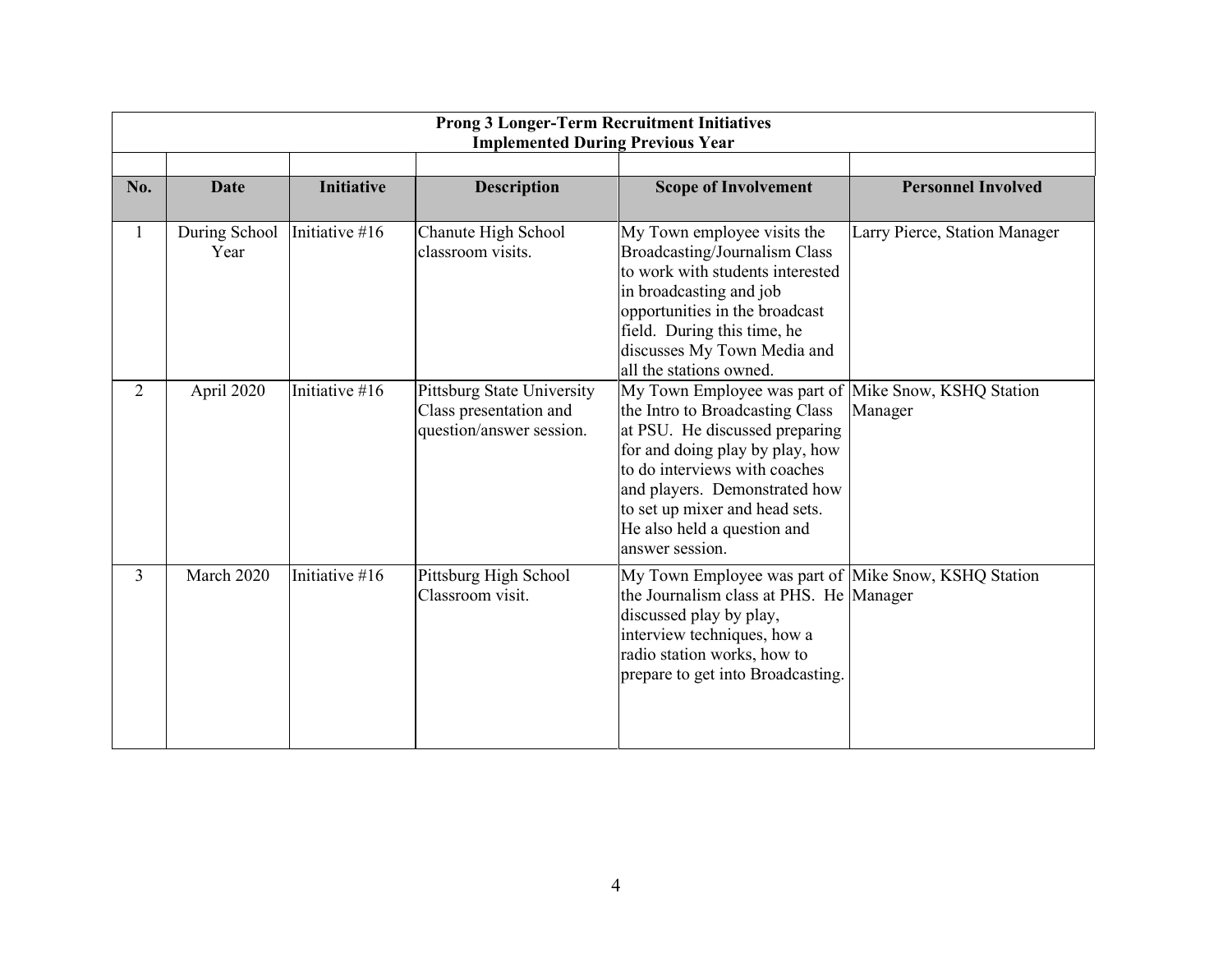| 4 | March 2020               | Initiative #16 | Frontenac High School<br>Classroom visit.                                              | My Town Employee was part of Mike Snow, KSHQ Station<br>the Journalism class at FHS. He Manager<br>discussed play by play,<br>interview techniques, how a<br>radio station works, how to<br>prepare to get into Broadcasting.                                                                                                                                                   |                                                                                                                     |
|---|--------------------------|----------------|----------------------------------------------------------------------------------------|---------------------------------------------------------------------------------------------------------------------------------------------------------------------------------------------------------------------------------------------------------------------------------------------------------------------------------------------------------------------------------|---------------------------------------------------------------------------------------------------------------------|
| 5 | 2019-2020<br>School year | Initiative #5  | A student from Waverly<br>High School came to KSNP<br>Burlington once a week           | Student works with Brian<br>Cunningham and Gene Morrow<br>to gain insight of the Broadcast<br>Industry.                                                                                                                                                                                                                                                                         | Brian Cunningham, My Town<br>Operations Manager and<br>Gene Morrow, Program Director<br>of KSNP 97.7 in Burlington. |
| 6 | 2/26/20                  | Initiative #16 | Cowley County & Wichita<br>National Weather Service<br>Severe Weather<br>Presentation. | My Town Employee was part of Brian Cunningham, My Town<br>the presentation crew that<br>presented "Fury on the Plains"<br>in the Cowley County Theater.<br>During presentation, Brian was<br>given the opportunity to discuss<br>how the stations disseminate<br>information in time of need. He<br>spoke with people after<br>presentation about getting into<br>Broadcasting. | <b>Operations Director</b>                                                                                          |